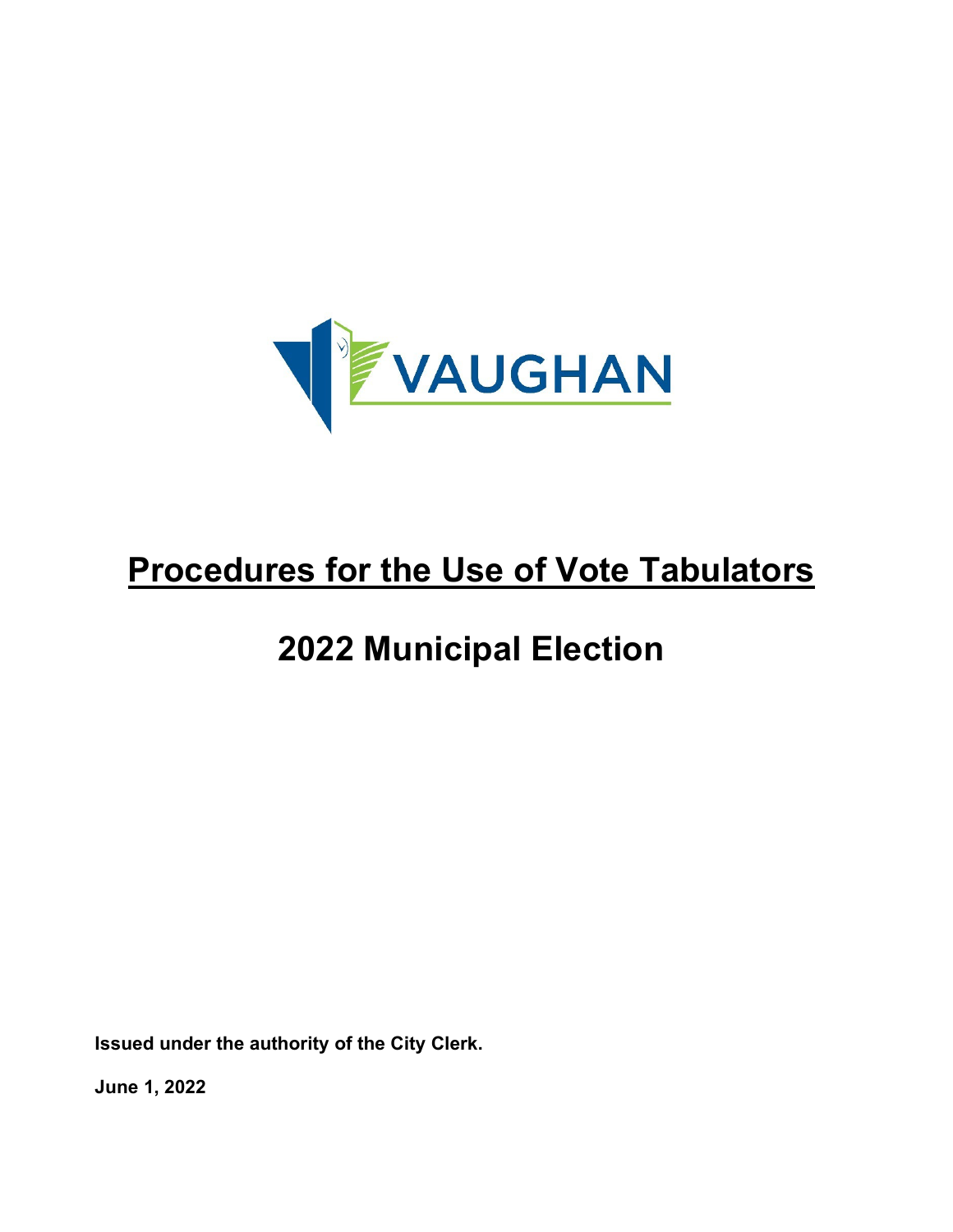| <b>Change Number</b> | <b>Pages Changed</b> | Date of Change |
|----------------------|----------------------|----------------|
|                      | 0                    | 1 June 2022    |
|                      |                      |                |
|                      |                      |                |
|                      |                      |                |
|                      |                      |                |
|                      |                      |                |
|                      |                      |                |
|                      |                      |                |
|                      |                      |                |
|                      |                      |                |
|                      |                      |                |
|                      |                      |                |
|                      |                      |                |
|                      |                      |                |
|                      |                      |                |
|                      |                      |                |

Please note, a zero in the Pages Changed indicates original issue.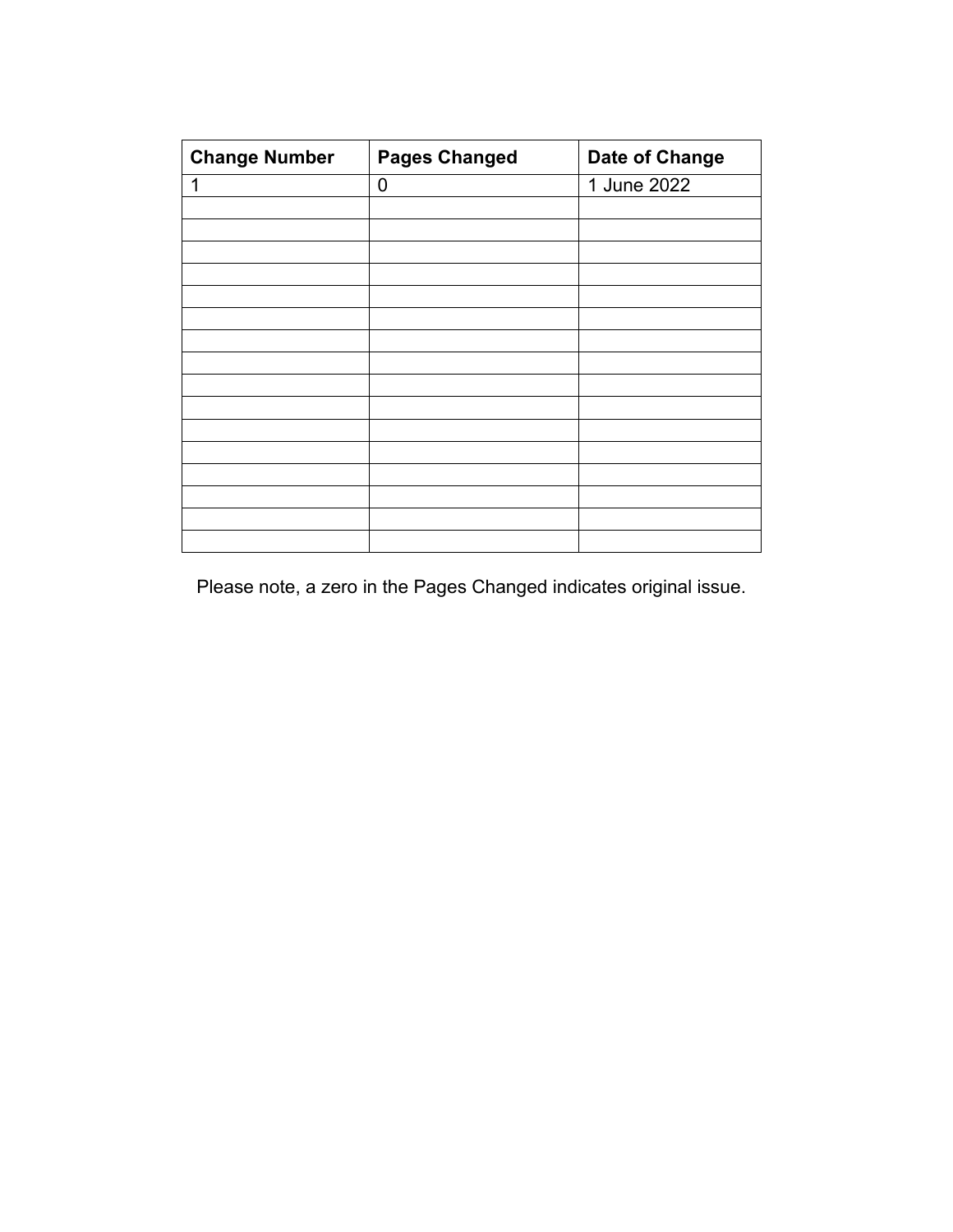## **Table of Contents**

| $1_{-}$         |  |
|-----------------|--|
| 2.              |  |
| 3.              |  |
| 4.              |  |
| 5.              |  |
| 6.              |  |
| 7 <sub>1</sub>  |  |
| 8.              |  |
| 9.              |  |
| 10 <sub>1</sub> |  |
| 11.             |  |
| 12.             |  |
| 13.             |  |
| 14.             |  |
| 15.             |  |
| 16.             |  |
| 17.             |  |
|                 |  |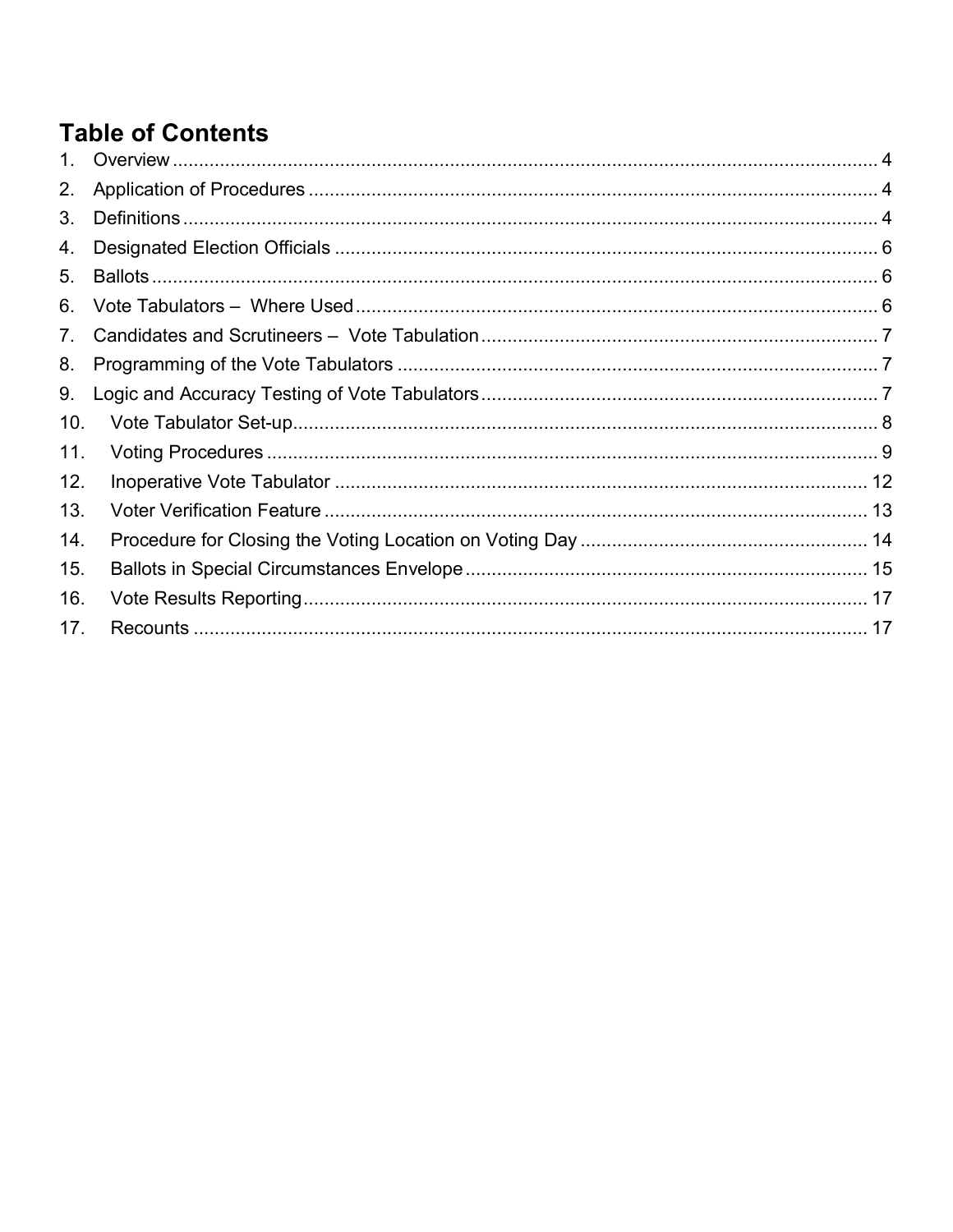## <span id="page-3-0"></span>**1. Overview**

1.1. The *Municipal Elections Act, 1996*, S.O., 1996, c.32, as amended (the "Act") gives the authority to the Clerk, as Returning Officer, to establish procedures and forms for voting and vote-counting equipment within the municipality. The Act further gives authority to the Clerk to provide for any matter or procedure that is not provided for in the Act.

## <span id="page-3-1"></span>**2. Application of Procedures**

- 2.1. These procedures are established pursuant to subsection 42(3) of the Act, it being the case that by the adoption of By-law No. 36-91, the City of Vaughan has determined that its elections are to be conducted through the use of Vote Tabulators.
- 2.2. Where these procedures do not provide for any matter, an election to which these procedures apply shall be conducted in accordance with the principles of the Act*.* These principles are generally recognized as being,
	- (a) The secrecy and confidentiality of individual votes is paramount;
	- (b) The election should be fair and non-biased;
	- (c) The election should be accessible to the voters;
	- (d) The integrity of the process should be maintained throughout the election;
	- (e) There is to be certainty that the results of the election reflect the votes cast;
	- (f) Voters and candidates should be treated fairly and consistently; and
	- (g) A proper majority vote decides the election by ensuring, so far as reasonably possible, that valid votes be counted and invalid votes be rejected.
- 2.3. The Clerk has the right to amend these procedures and shall circulate such amendments to candidates.
- 2.4. These procedures are subject to change in case of an emergency as prescribed in Section 53 of the Act*.*

## <span id="page-3-2"></span>**3. Definitions**

In these procedures,

**"Act"** means the *Municipal Elections Act, 1996*, S.O., 1996, c.32, as amended.

**"Ambiguously Marked Ballot"** means a ballot that the Vote Tabulator reports has one or more marks that are not capable of being detected with certainty and which will not be accepted by the Vote Tabulator.

**"Auxiliary Compartment"** means the front compartment of the ballot box in the Vote Tabulator stand where voters' ballots are temporarily stored in the event a Vote Tabulator fails to operate.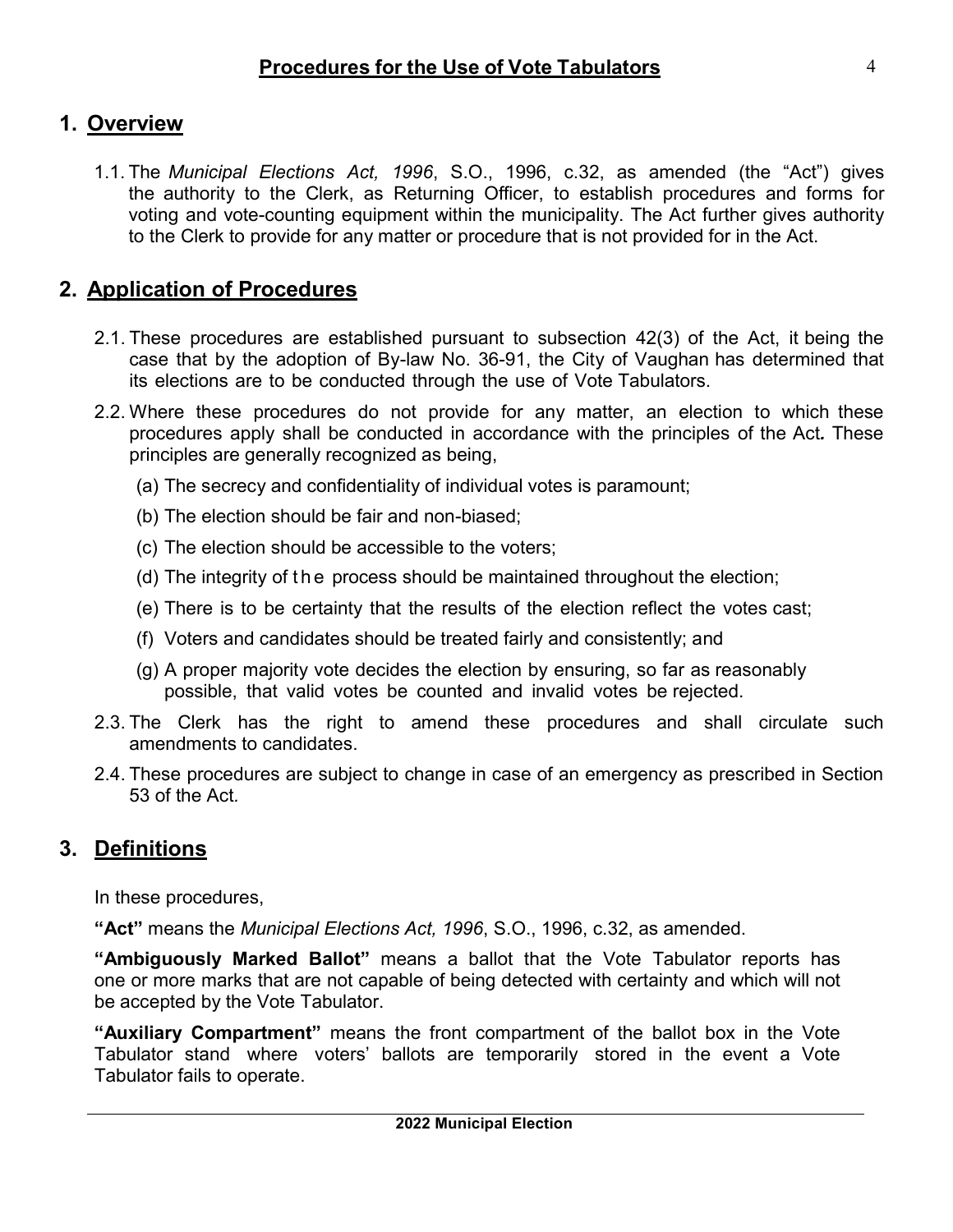**"Ballot Marking Pen"** means a pen supplied by the Designated Election Official for the use of a voter to mark the ballot.

**"Ballot Transfer Container"** means the container used to transport blank ballots before and during voting, and marked ballots following the close of voting.

"**Blank Ballot**" means a ballot without marks in any of the Designated Voting Spaces.

"**Cancelled Ballot**" means a ballot that has been returned to the Designated Election Official by the voter for replacement with a new ballot.

**"Clerk"** means the City Clerk or their designate.

"**Composite Ballot**" means a ballot style which includes candidates for all eligible offices to be elected on a single ballot face.

"**Declined Ballot**" means a ballot that is returned to the Designated Election Official by the voter because they have decided not to cast a ballot and it is not processed by the Vote Tabulator.

**"Designated Election Official"** means the person designated by the Clerk to perform certain election functions. A Designated Election Official may include, but is not limited to, a Managing Deputy Returning Officer (MDRO), Deputy Returning Officer (DRO), or Tabulator Deputy Returning Officer (TDRO).

**"Designated Voting Space"** means the space within the red oval appearing to the right of a candidate's name.

"**LCD Screen**" means a liquid crystal display screen on a Vote Tabulator which generates ballot processing and Vote Tabulator operating messages and allows a Designated Election Official to perform administrative tasks.

**"Memory Card"** means a card that is a removable memory card where all tabulated votes and vote totals are stored.

**"Misread Ballot"** means a ballot that will not be accepted by the Vote Tabulator because essential ballot identification markings cannot be found on the ballot or the ballot is damaged, defective or otherwise unreadable.

"**Over-Voted Ballot**" means a ballot with more Designated Voting Spaces marked for an office than the voter is entitled to vote for.

**"Rejected Ballot"** means a ballot that is rejected at the tabulator because it was improperly marked, and is retained and put in a designated envelope and part of the results, including:

- a) An Ambiguously Marked Ballot;
- b) A ballot that is damaged or defective or has been marked in such a way that it is a Misread Ballot that cannot be properly processed by the Vote Tabulator; and
- c) A ballot missing the initials of the Designated Election Official.

**"Secrecy Folder"** means the folder in which a ballot is placed so as to conceal the names of the candidates and the marks made by the voter upon the face of the ballot but which exposes the initials of the Designated Election Official(s).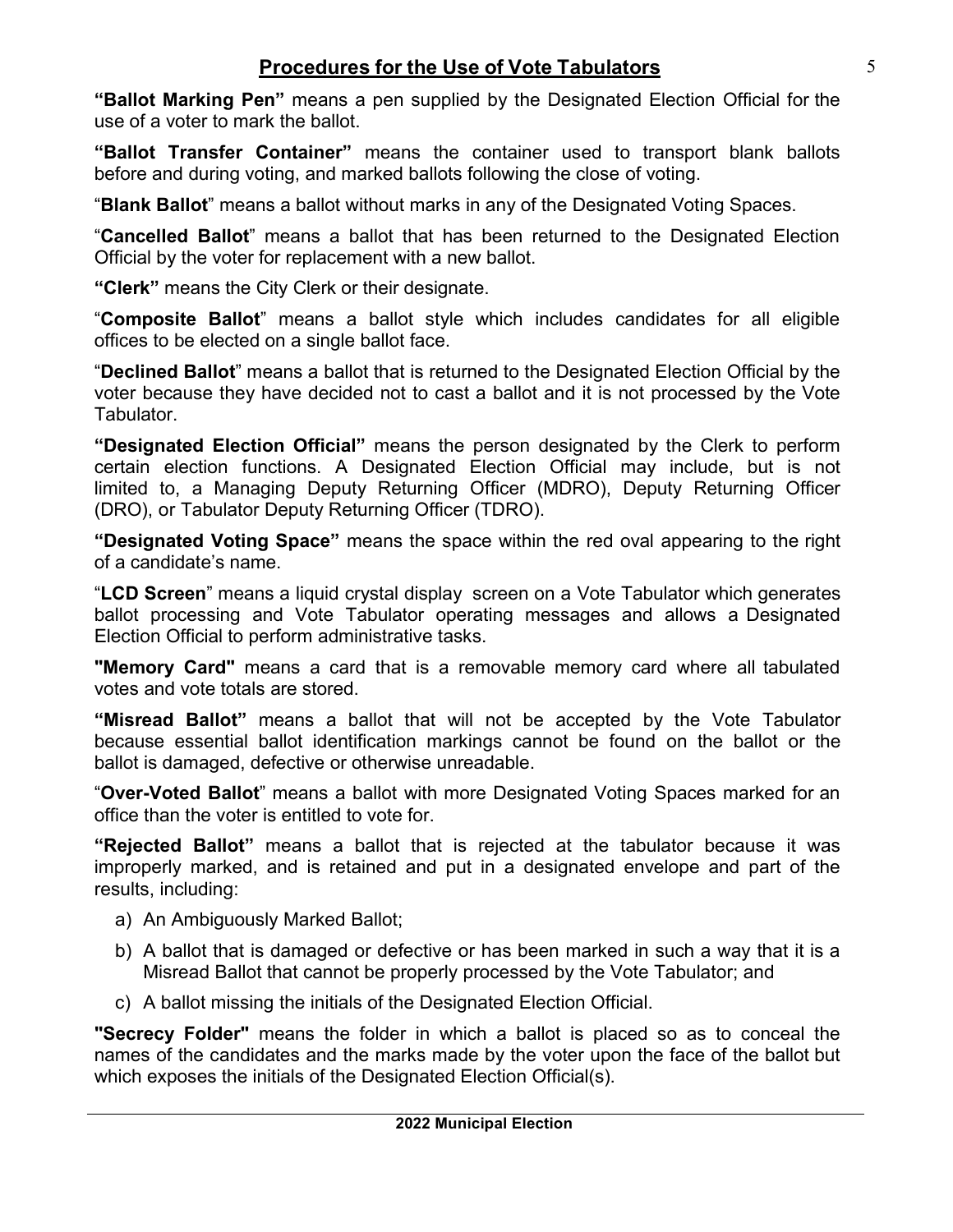**"Security Key"** means a key assigned to each Vote Tabulator which allows a Designated Election Official to perform administrative tasks on the Vote Tabulator.

**"Special Circumstances Envelope"** means the envelope designated to hold ballots that have been set aside for examination by the Clerk after the close of voting.

"**Supply Carrier**" means the bag used by the Designated Election Official for forms and supplies that is sealed/secured after the polls close during the Advance Vote and Voting Day.

**"Vote Tabulator"** means a machine that digitally scans a specified area on a ballot to read vote(s), store information and tabulate results so as to:

- a) produce a paper record of the votes cast by candidate at a Voting Location after the final close of voting at 8:00 p.m. local time on Voting Day; and
- b) facilitate the uploading of data to a centralized vote compilation system.

**"Voting Location"** means a building or part of a building or other facility designated by the Clerk at which voting takes place.

**"Voting Screen"** means the place at the Voting Location where voters go to mark their ballot in private.

### <span id="page-5-0"></span>**4. Designated Election Officials**

4.1. The Clerk shall appoint election officials in writing for the purposes of implementing these procedures and may designate their titles and duties.

## <span id="page-5-1"></span>**5. Ballots**

- 5.1. The ballot shall be a composite ballot containing the names of each candidate in alphabetical order by surname for each office to be elected.
- 5.2. Red ovals shall appear on the ballot to the right of the candidates' names.
- 5.3. There shall appear on the ballot an area where the Designated Election Official shall enter his or her initials.
- 5.4. There shall appear on the ballot an area where the Designated Election Official can enter a voting subdivision number.
- 5.5. There shall appear on the ballot registration marks that will be read by the Vote Tabulator to verify that the document being processed is a valid ballot.
- 5.6. There shall appear instructions on the ballot that direct the voter to vote by filling in the Designated Voting Space.

## <span id="page-5-2"></span>**6. Vote Tabulators – Where Used**

6.1. Vote Tabulators shall be used at every Voting Location.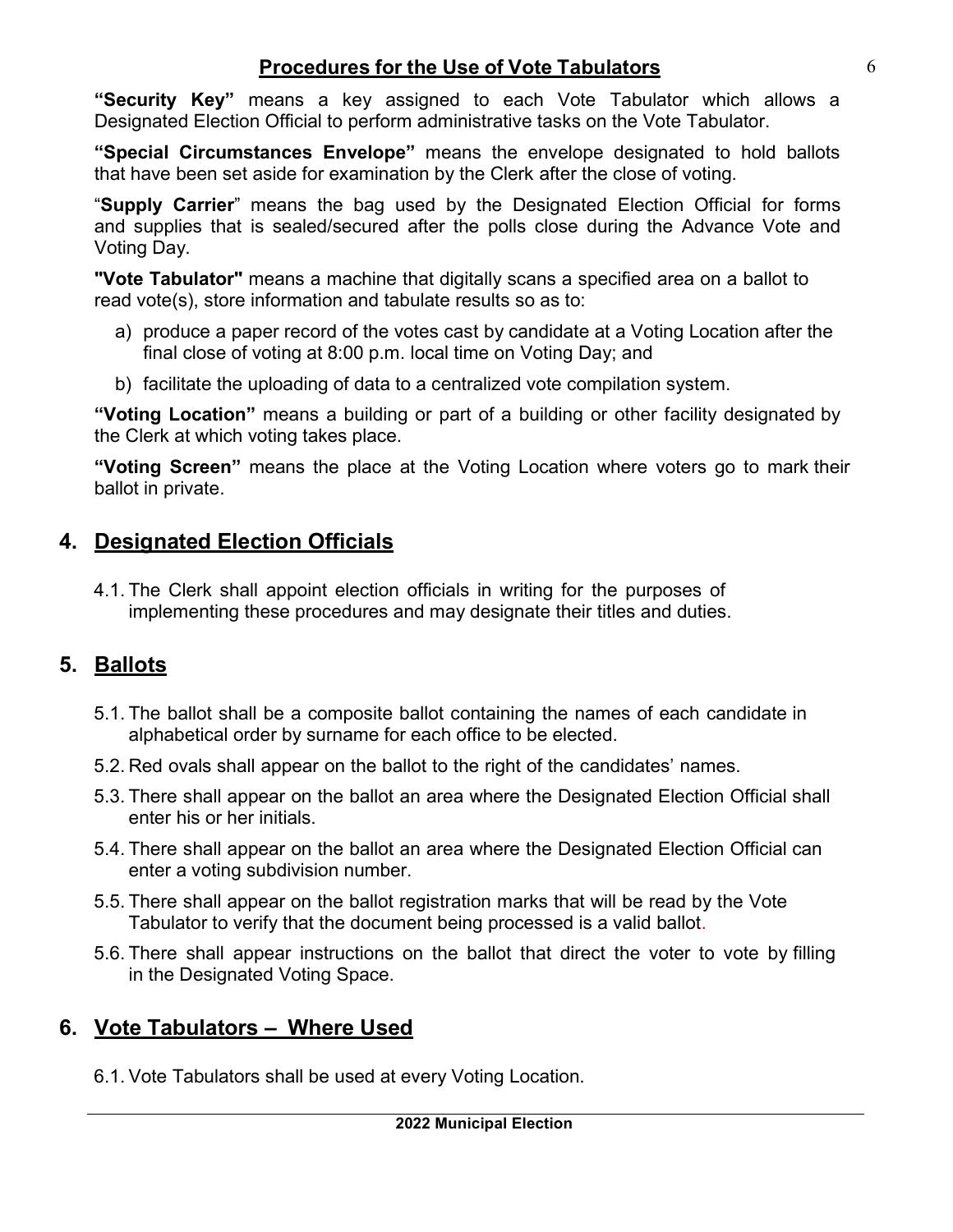6.2. The Clerk may employ one Vote Tabulator for two or more separate Voting Locations designated as institutions or retirement homes in accordance with s. 45(7) of the Act.

## <span id="page-6-0"></span>**7. Candidates and Scrutineers – Vote Tabulation**

- 7.1. To protect the secrecy of the vote, candidates and scrutineers at the Voting Location will not be permitted to monitor the process of casting votes through the use of Vote Tabulators, to monitor or participate in any conversation or communication between the voter and the Designated Election Official responsible for the Vote Tabulator, or to view or be apprised of any messages that appear on the LCD screen on the Vote Tabulator.
- 7.2. Despite the foregoing, candidates and scrutineers may from time to time request to be advised of the number of ballots processed by the Vote Tabulator.
- 7.3. A maximum of one scrutineer per candidate will be allowed for each tabulator in the Voting Location.

#### <span id="page-6-1"></span>**8. Programming of the Vote Tabulators**

- 8.1. The Vote Tabulator shall be programmed so that a printed record can be produced of the number of votes cast for each candidate.
- 8.2. The Vote Tabulator shall be programmed so that an alarm quietly indicates to the Designated Election Official that one of the following ballot conditions have been detected by the Vote Tabulator and the ballot is being returned:
	- (a) A Blank Ballot;
	- (b) An Over-voted Ballot;
	- (c) An Ambiguously Marked Ballot;
	- (d) A ballot that is damaged or defective or has been marked in such a way that it is a Misread Ballot that cannot be properly processed by the Vote Tabulator; and
	- (e) A ballot missing the initials of the Designated Election Official.
- 8.3. The Vote Tabulator shall be programmed so that the Designated Election Official may, on request of the voter, display on the Vote Tabulator's LCD screen, a summary displaying the Vote Tabulator's interpretation of the votes on the ballot before the ballot is finally read and deposited into the ballot box.

#### <span id="page-6-2"></span>**9. Logic and Accuracy Testing of Vote Tabulators**

9.1. Prior to Voting Day, the Clerk shall conduct logic and accuracy testing of all Vote Tabulators, including replacement Vote Tabulators, to be used in the election, to ensure that they will accurately count the votes cast for all candidates and operate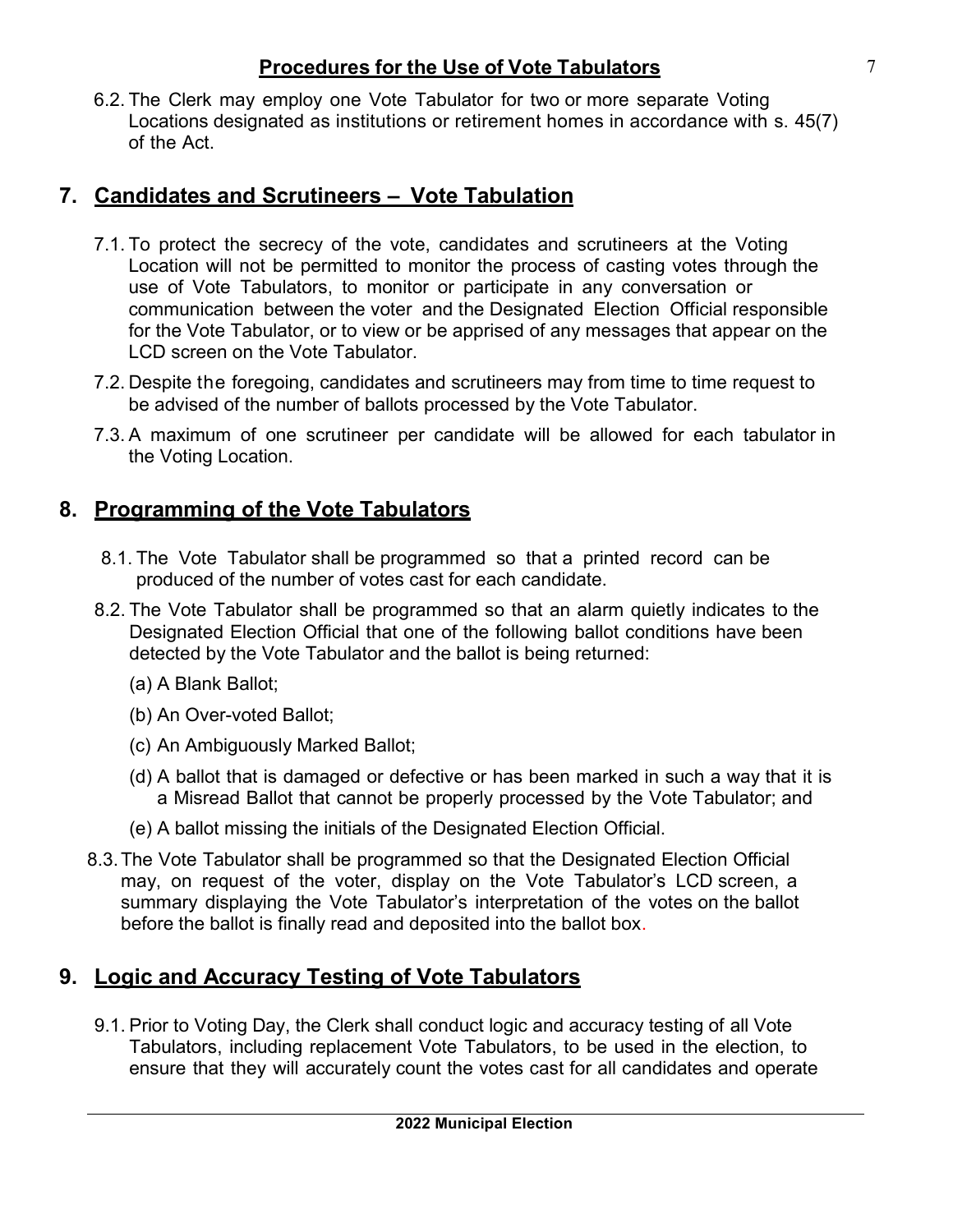as programmed. The Clerk shall give notice of the date, time and location of the testing to candidates and the public.

- 9.2. When testing the Vote Tabulators, adequate safeguards shall be taken to ensure that the system, or any part of it that is used for processing and tabulating votes, is isolated from all other applications or programs and that no remote devices are capable of gaining access to the Vote Tabulator.
- 9.3. The test shall be conducted by:
	- (a) Powering up the Vote Tabulator;
	- (b) Loading the Memory Cards into the Vote Tabulators;
	- (c) Printing a zero report;
	- (d) Tabulating a pre-audited group of ballots including ballots that fall into each of the categories of ballots described in Section 8(2) and ballots on which are recorded a pre-determined number of votes for each candidate;
	- (e) Printing the results from the Vote Tabulators;
	- (f) Reading the Memory Cards and testing the tally and reporting application; and
	- (g) Comparing the output of the tabulation against the pre-audited results.
- 9.4. If the Clerk detects any error in the test, the cause of the error shall be ascertained and corrected and the test repeated until an errorless test is achieved and certified by the Clerk.
- 9.5. The Clerk shall, at the completion of the test, clear the vote totals from the test ballots in the Memory Cards and seal the Memory Cards inside the Vote Tabulator.
- 9.6. The Clerk shall retain, pursuant to section 88 of the Act, the pre-audited group of ballots referred to in Section 9 (3) (d), the results tapes that were produced during the test and other materials used in the programming of the Vote Tabulators.
- 9.7. The Clerk shall not alter or make changes to the materials referred to in subsection (3).

## <span id="page-7-0"></span>**10. Vote Tabulator Set-up**

- 10.1. The Designated Election Official shall, in the presence of all candidates and/or scrutineers present at the time, cause the Vote Tabulator to print a copy of all totals in its Memory Card(s) before the opening of the Voting Location, confirming zero totals.
- 10.2.If the totals are zero for all candidates, the Designated Election Official shall ensure that the zero printout remains affixed to the Vote Tabulator until the results are printed by the Vote Tabulator after the close of the Voting Location.
- 10.3.If the totals are not zero for all candidates, the Designated Election Official shall immediately notify the Clerk and shall conduct the vote using the Auxiliary Compartment until the Vote Tabulator is made operational or the Clerk provides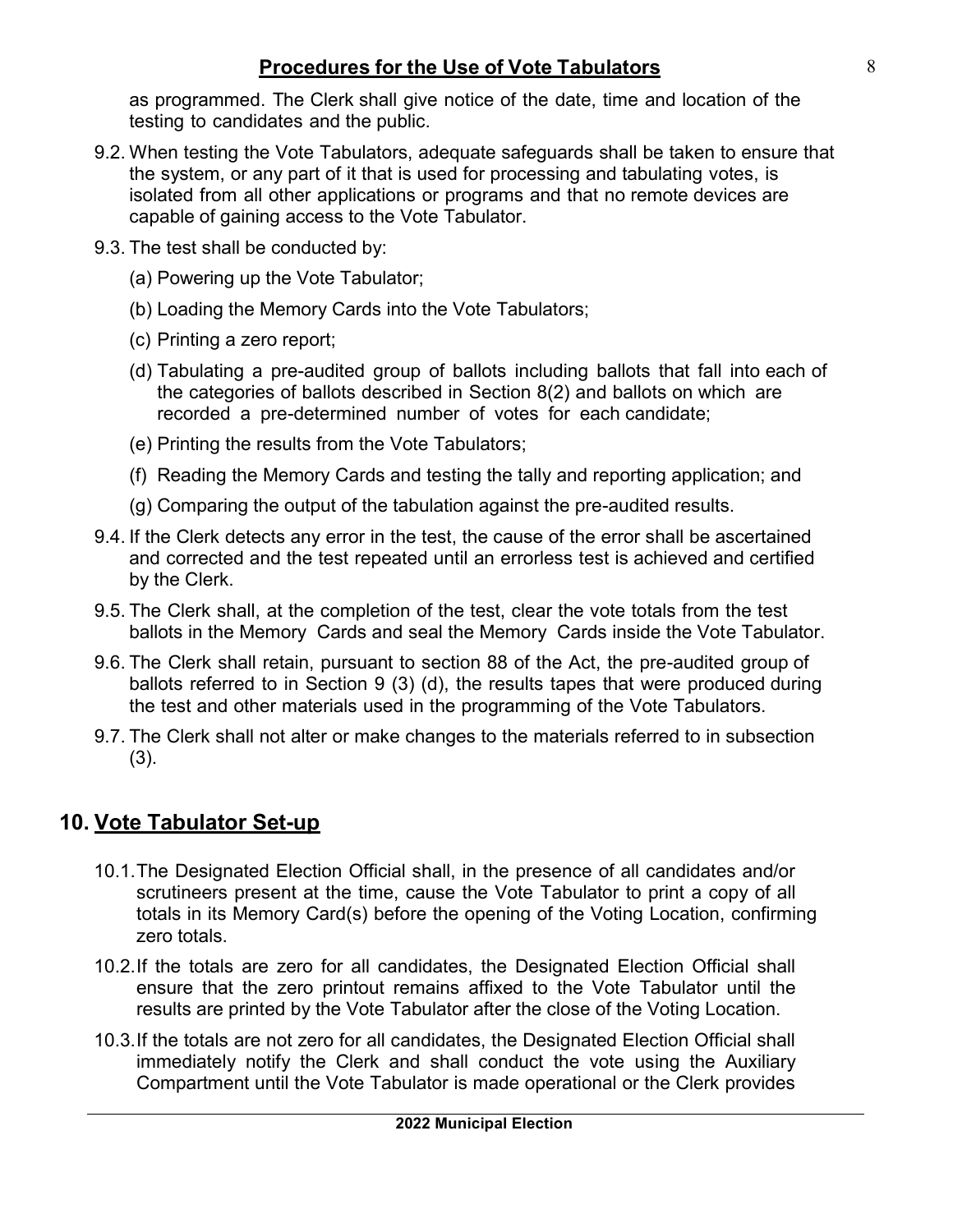another Vote Tabulator to the Voting Location. If a replacement Vote Tabulator is used, the procedure in Section 12 shall be carried out for the replacement Vote Tabulator.

- 10.4.At the opening of the Voting Location on Voting Day, the Designated Election Official shall record the number of ballots cast as displayed on the Vote Tabulator.
- 10.5. The Designated Election Official shall record the number of ballots cast as displayed on the Vote Tabulator periodically throughout the day for the purpose of preparing reconciliation of the ballots used.

#### <span id="page-8-0"></span>**11. Voting Procedures**

- 11.1. The Clerk may delegate to a Designated Election Official, the authority to initial a ballot, place the appropriate voting subdivision number on the ballot, demonstrate how to mark the ballot and issue the ballot to a voter.
- 11.2. The Designated Election Official shall hand a ballot marking pen and a ballot to the voter in a Secrecy Folder.
- 11.3. Upon receiving the ballot, the voter shall:
	- (a) Proceed to the Voting Screen; and
	- (b) Vote by marking the desired Designated Voting Spaces.
- 11.4.After marking the ballot, the voter shall:
	- (a) Insert the ballot into the Secrecy Folder so as to conceal the votes and expose the initials of the Designated Election Official;
	- (b) Leave the Voting Screen without delay;
	- (c) Deliver the Secrecy Folder containing the ballot to the Designated Election Official; and
	- (d) Wait until the Designated Election Official enters the ballot into the Vote Tabulator and the ballot has been accepted.
- 11.5. The Designated Election Official shall, in the presence of the voter and without removing the ballot from the Secrecy Folder, verify the initials of the Designated Election Official and insert the Secrecy Folder containing the ballot, with the initials of the Designated Election Official face down, into the feed area of the Vote Tabulator and slide the ballot from the Secrecy Folder until the ballot is drawn into the Vote Tabulator.
- 11.6.Blank Ballot
	- (a) If a blank ballot is returned by the Vote Tabulator and the voter who delivered the ballot is still present, the Designated Election Official shall:
		- (i) Quietly advise the voter that the Vote Tabulator does not detect any votes in any of the Designated Voting Spaces;
		- (ii) Return the ballot to the voter; and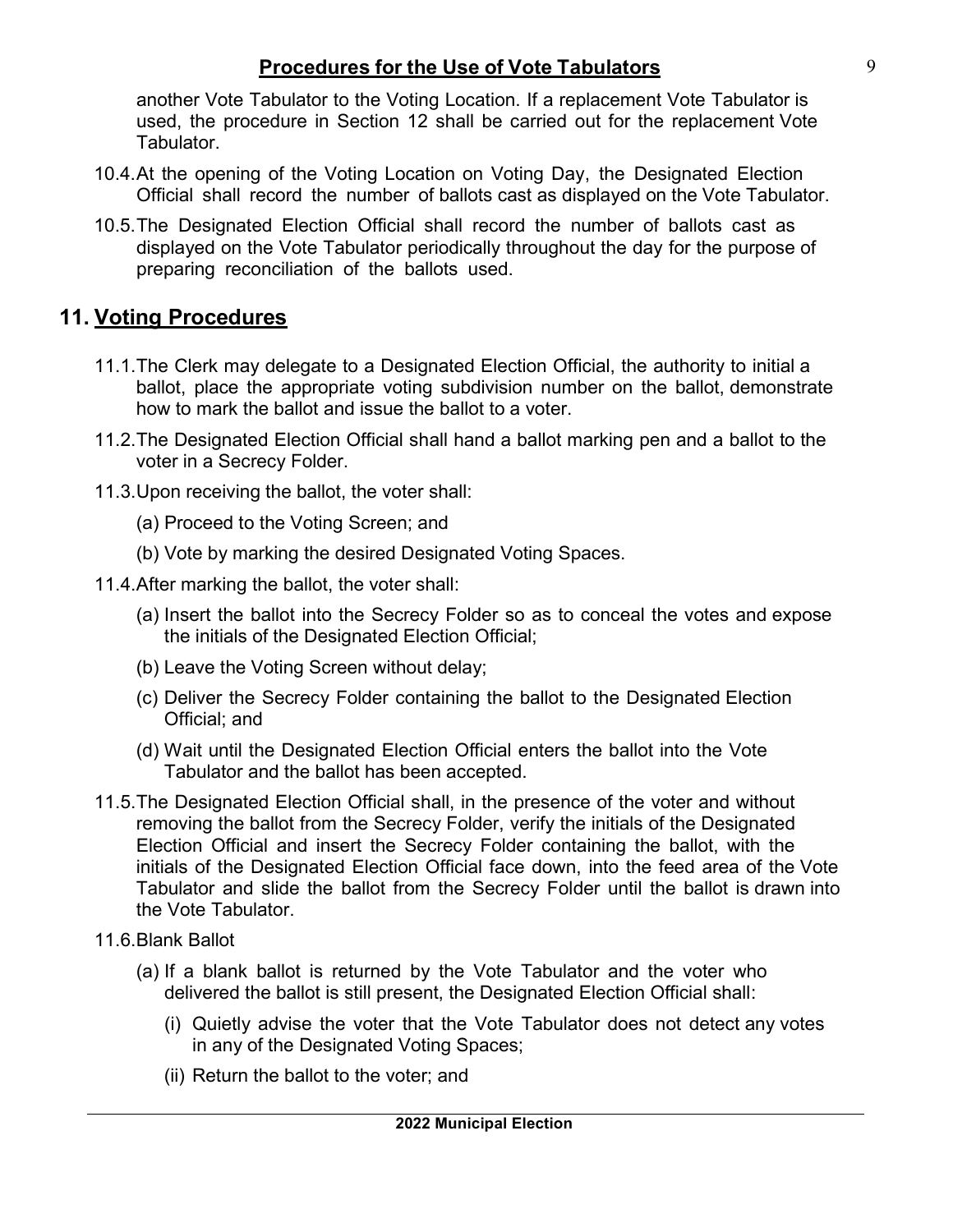- (iii) Instruct the voter to mark the ballot in accordance with the instructions on the ballot.
- (b) If the voter is not present or declines the opportunity to re-mark the ballot, the Designated Election Official shall, using the Vote Tabulator "CAST" button, cause the Vote Tabulator to accept the ballot.

#### 11.7.Over-Voted Ballot

- (a) If an over-voted ballot is returned by the Vote Tabulator and the voter who delivered the ballot is still present, the Designated Election Official shall:
	- (i) Quietly advise the voter that the Vote Tabulator detects more votes for an office than the voter is entitled to vote for;
	- (ii) Ask the voter if he or she wishes another ballot and, if so, direct the voter to return to the Designated Election Official who first issued the ballot;
	- (iii) The voter will return the ballot to the Designated Election Official who first issued it, fold the ballot and mark the reverse side of the ballot "cancelled" and place it in the cancelled and declined ballot envelope.
	- (iv)Deliver another ballot to the voter; and
	- (v) Instruct the voter to mark the ballot in accordance with the instructions on the ballot.
- (b) If the voter is not present or declines the opportunity to mark another ballot, the Designated Election Official shall, using the Vote Tabulator "CAST" button, cause the Vote Tabulator to accept the ballot and record any valid votes that may appear on the ballot.
- 11.8.Ambiguously Marked Ballot
	- (a) If a ballot with an Ambiguous Mark is returned by the Vote Tabulator and the voter who delivered the ballot is still present, the Designated Election Official shall:
		- (i) Quietly advise the voter that in at least one of the Designated Voting Spaces on the ballot, the mark which has been made is not sufficiently dark or complete to allow the Vote Tabulator to determine with certainty that the mark reflects the voter's intention;
		- (ii) Return the ballot to the voter; and
		- (iii) Instruct the voter to mark the ballot in accordance with the instructions on the ballot or offer to replace the ballot with a new ballot.
	- (b) If the voter requests a new ballot, direct the voter to return to the Designated Election Official who first issued the ballot, where the Designated Election Official shall fold the ballot and mark the reverse side of the ballot "cancelled" and place it in the cancelled and declined ballot envelope and:
		- (i) Deliver another ballot to the voter; and
		- (ii) Instruct the voter to mark the ballot in accordance with the instructions on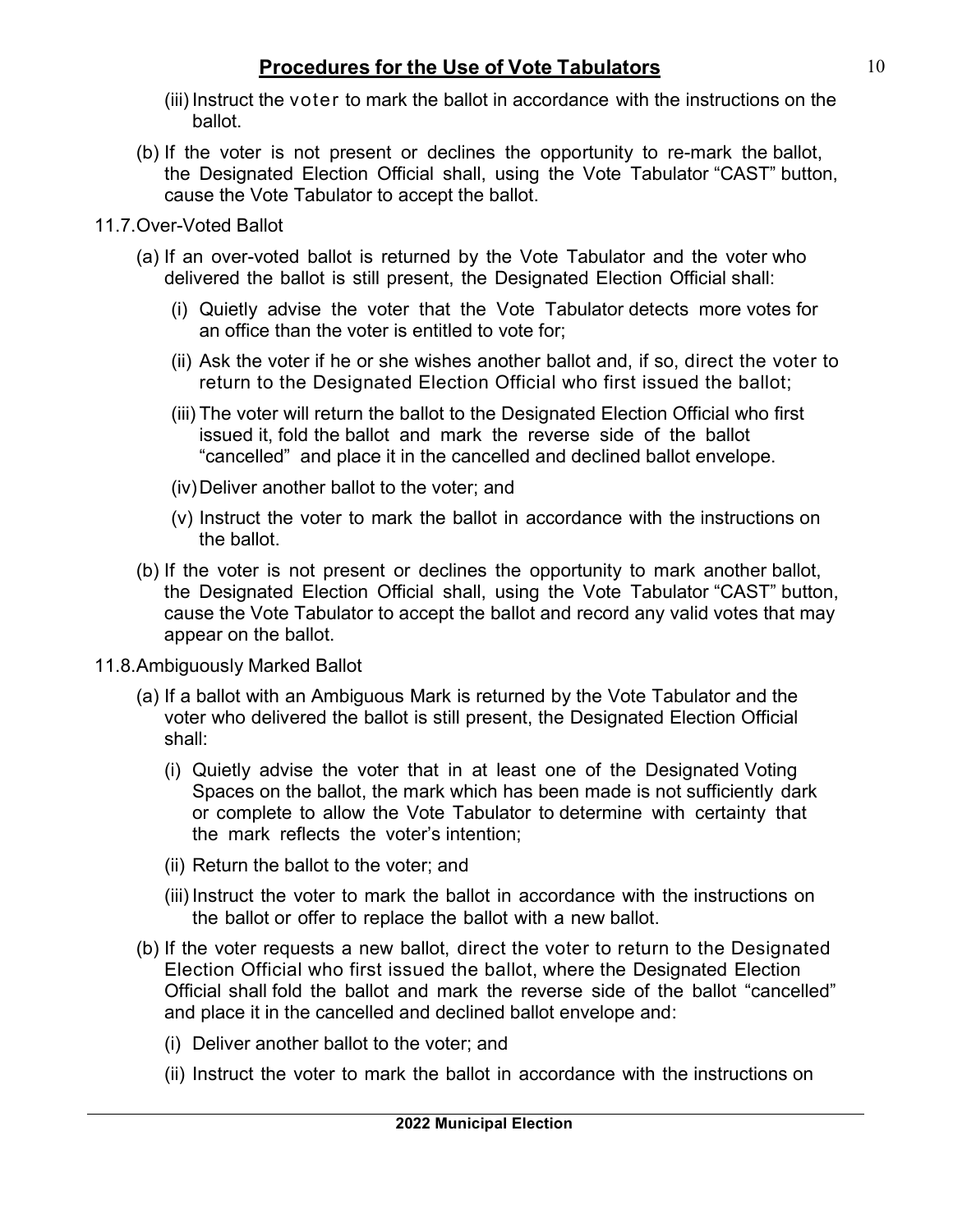the ballot.

- (c) If the voter is present and declines the opportunity to mark another ballot, the Designated Election shall mark the ballot "declined" and place it in the cancelled and declined envelope.
- (d) If the voter is not present, the Designated Election Official shall place the ballot into the Special Circumstances Envelope, and:
	- (i) Place the Special Circumstances Envelope in the Auxiliary Compartment;
	- (ii) Ensure that all candidates and/or scrutineers present in the Voting Location have been advised that the ballot(s) in the Special Circumstances envelope will be examined by the Clerk within 24 hours of the close of voting at a time and place designated by the Clerk, and that they have a right to be present at the time of examination so long as they can attest that they are unaware of the identity of the person(s) who marked the affected ballot(s); and
	- (iii) Re-seal the Auxiliary Compartment.
- 11.9.Misread Ballot
	- (a) If a ballot is returned by the Vote Tabulator because it is damaged or defective or is otherwise unreadable by the Vote Tabulator and the voter who delivered the ballot is still present, the Designated Election Official shall reinsert the ballot into the feed area of the Vote Tabulator. If the Vote Tabulator again rejects the ballot, the appropriate Designated Election Official shall:
		- (i) Quietly advise the voter that the ballot cannot be processed by the Vote Tabulator;
		- (ii) Ask the voter if he or she wishes another ballot and, if so, direct the voter to return to the Designated Election Official who first issued the ballot, the Designated Election Official will fold the ballot and mark the reverse side of the ballot "cancelled" and place it in the cancelled and declined ballot envelope;
		- (iii) Deliver another ballot to the voter; and
		- (iv)Instruct the voter to mark the ballot in accordance with the instructions on the ballot.
	- (b) If the voter is present and declines the opportunity to mark another ballot, the Designated Election shall mark the ballot "declined" and place it in the cancelled and declined envelope.
	- (c) If the voter is not present, the Designated Election Official shall place the ballot into the Special Circumstances Envelope, and:
		- (i) Place the Special Circumstances Envelope in the Auxiliary Compartment;
		- (ii) Ensure that all candidates and/or scrutineers present in the Voting Location have been advised that the ballot(s) in the Special Circumstances Envelope will be examined by the Returning Officer within 24 hours of the close of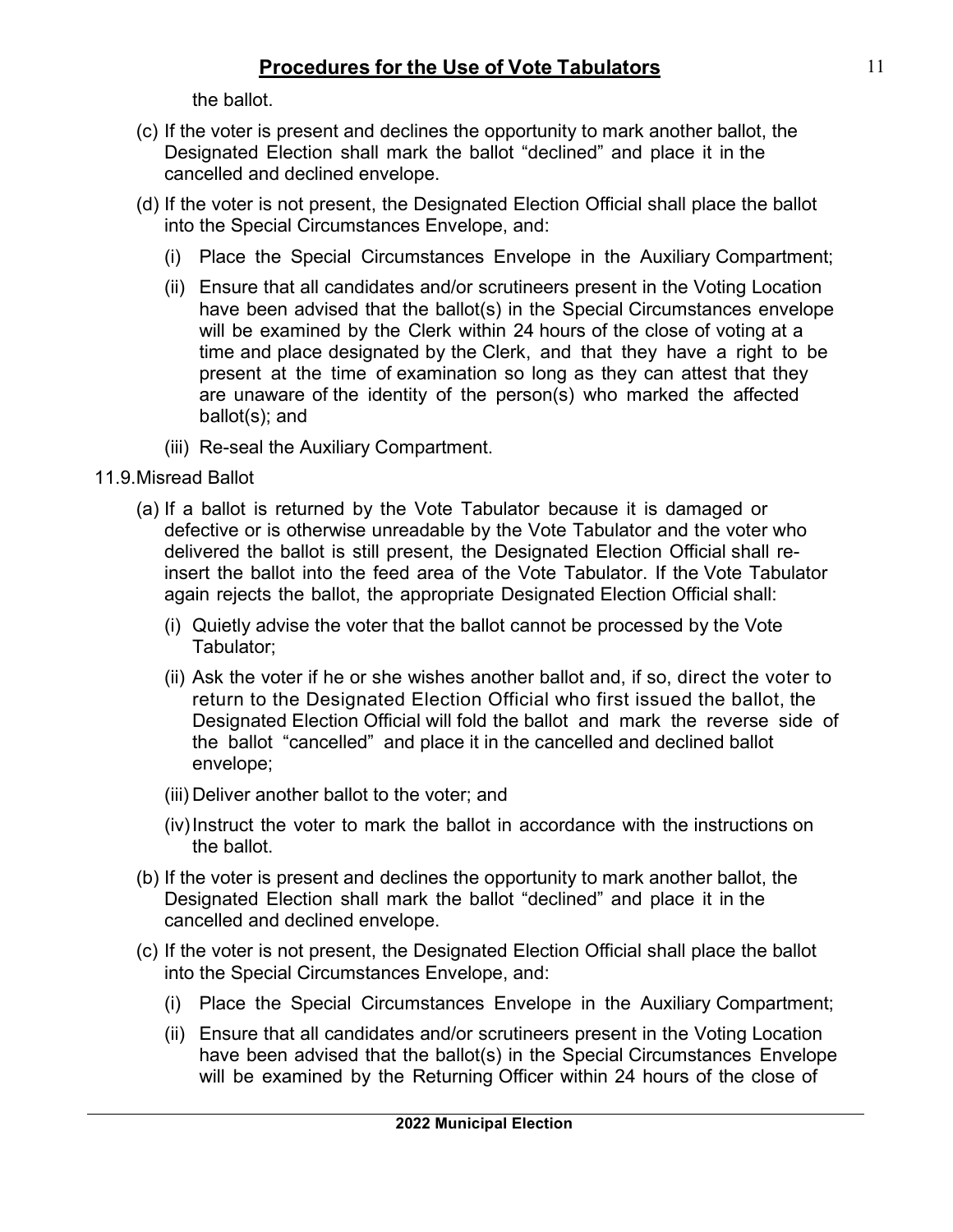voting at a time and place designated by the Clerk, and that they have a right to be present at the time of examination so long as they can attest that they are unaware of the identity of the person(s) who marked the affected ballot(s); and

- (iii) Re-seal the Auxiliary Compartment.
- 11.10. Ballot Missing Initial of Designated Election Official
	- (a) If a ballot is returned by the Vote Tabulator because the Vote Tabulator has detected that the ballot is missing the initial of the Designated Election Official, the Designated Election Official shall:
		- (i) Quietly advise the voter that the Initial of the Designated Election Official is missing and that the ballot cannot be processed without the initial of the Designated Election Official;
		- (ii) Direct the voter to the Designated Election Official who issued the ballot to obtain the required initial;
		- (iii) Process the ballot once the ballot is returned by the voter with the required initial.
	- (b) If the voter is present and declines the opportunity to obtain the required initial of the Designated Election Official, the Designated Election Official shall mark the ballot "declined" and place it in the cancelled and declined envelope.
	- (c) If the voter is not present, the Designated Election Official shall place the ballot into the Special Circumstances Envelope, and:
		- (i) Place the Special Circumstances Envelope in the Auxiliary Compartment;
		- (ii) Ensure that all candidates and/or scrutineers present in the Voting Location have been advised that the ballot(s) in the Special Circumstances Envelope will be examined by the Clerk within 24 hours of the close of voting at a time and place designated by the Clerk, and that they have a right to be present at the time of examination so long as they can attest that they are unaware of the identity of the person(s) who marked the affected ballot(s); and
		- (iii) Re-seal the Auxiliary Compartment.

#### <span id="page-11-0"></span>**12. Inoperative Vote Tabulator**

- 12.1.If a Vote Tabulator at a Voting Location fails to operate, the Designated Election Official shall allow voting to continue by inserting the ballot from the Secrecy Folder, with the initials of the Designated Election Official face down, directly into the Auxiliary Compartment in full view of the voter.
- 12.2. Once the Tabulator is operational, the Designated Election Official shall insert the ballots into the Vote Tabulator from the Auxiliary Compartment; and
	- (a) If the Vote Tabulator rejects a ballot that has been retrieved from the Auxiliary Compartment for any reason other than the ballot being an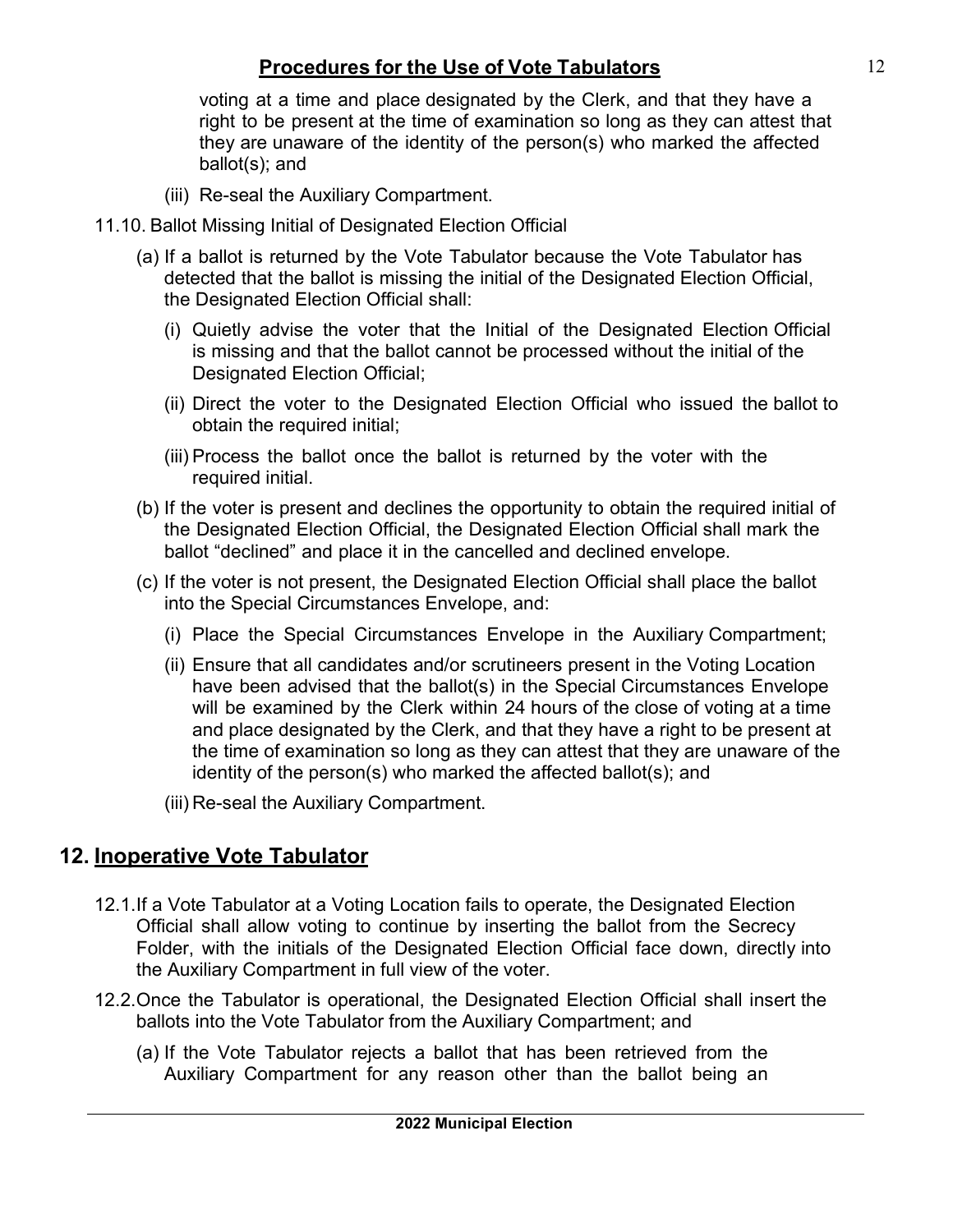Ambiguously Marked Ballot, Misread Ballot or ballot missing the initials of the Designated Election Official, the Designated Election Official shall, using the Vote Tabulator "CAST" button cause the Vote Tabulator to accept the ballot and record any valid votes that may appear on the ballot.

- (b) If the Vote Tabulator rejects a ballot that has been retrieved from the Auxiliary Compartment because it is an Ambiguously Marked Ballot, Misread Ballot or ballot missing the initials of the Designated Election Official, the Designated Election Official shall place the ballot in the Special Circumstances envelope, and:
	- (i) Place the Special Circumstances Envelope in the Auxiliary Compartment;
	- (ii) Ensure that all candidates and/or scrutineers present in the Voting Location have been advised that the ballot(s) in the Special Circumstances Envelope will be examined by the Returning Officer within 24 hours of the close of voting at a time and place designated by the Clerk, and that they have a right to be present at the time of examination so long as they can attest that they are unaware of the identity of the person(s) who marked the affected ballot(s); and
	- (iii) Re-seal the Auxiliary Compartment.
- 12.3.If the Designated Election Official determines that it is necessary to replace the tabulator in order to make the Vote Tabulator operational, the Designated Election Official shall:
	- (a) Transfer the memory cards from the inoperative Vote Tabulator to the replacement Vote Tabulator;
	- (b) Remove the inoperative Vote Tabulator from the ballot box and affix the replacement Vote Tabulator to the ballot box;
	- (c) Transfer the zero printout to the new Vote Tabulator and affix an interrupt tape;
	- (d) Secure the inoperative Vote Tabulator for transport to the Clerk; and
	- (e) Follow the procedure outlined in Section 12(2).
- 12.4.If, after replacing the Vote Tabulator, the Vote Tabulator is still not operational, the Designated Election Official shall contact the Clerk who will direct the procedure to be followed to complete the tabulation of ballots.

#### <span id="page-12-0"></span>**13. Voter Verification Feature**

- 13.1.If a voter requests, prior to the processing of his or her ballot, to see how the Vote Tabulator has interpreted his or her ballot, the Designated Election Official shall press the security key to the security keypad on the Vote Tabulator and using the on-screen menu select the voter verification feature.
- 13.2. The Designated Election Official shall insert the ballot from the Secrecy Folder, with the initials of the Designated Election Official face down, into the Vote Tabulator and step back from the Vote Tabulator so as to permit the voter to view privately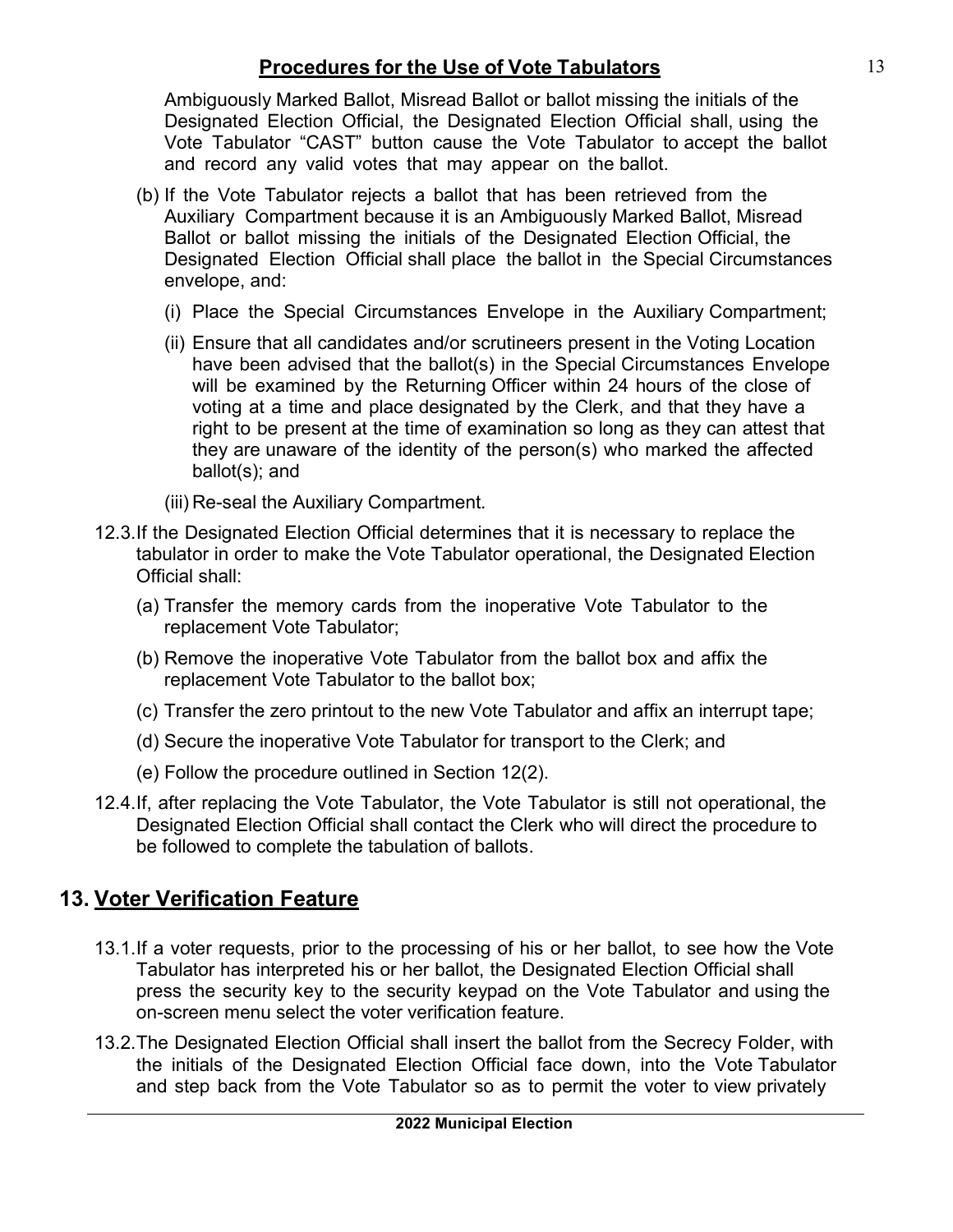the summary of the Vote Tabulator's interpretation of the ballot as displayed on the LCD screen.

- 13.3. The Designated Election Official shall instruct the voter to review the summary of his or her vote on the LCD screen and if satisfied, to press the CAST button, and if not satisfied, to press the RETURN button.
- 13.4.If the voter presses the RETURN button, the Designated Election Official shall instruct the voter to mark the ballot in accordance with the instructions on the ballot or offer to replace the ballot with a new ballot.
- 13.5.If the voter requests a new ballot, the Designated Election Official shall fold the ballot and mark the reverse side of the ballot "cancelled" and place it in the cancelled and declined ballot envelope and:
	- (a) Deliver another ballot to the voter; and
	- (b) Instruct the voter to mark the ballot in accordance with the instructions on the ballot.

## <span id="page-13-0"></span>**14. Procedure for Closing the Voting Location on Voting Day**

- 14.1. Closing the Vote Tabulator at or soon after 8:00 p.m. local time after all voters in the voting location have completed their voting, the Designated Election Official shall:
	- (a) Check the Auxiliary Compartment for ballots to ensure all ballots have been processed, and shall immediately:
		- (i) Remove the Special Circumstances Envelope, if any, from the Auxiliary Compartment and follow the procedure outlined in Section 18; and
		- (ii) Process ballots, if any, from the Auxiliary Compartment, in accordance with the procedure outlined in Section 12(2);
	- (b) Using the security key activate the "close poll" button that appears in the vote tabulator administrators menu on the LCD screen;
	- (c) Remove the ballots from the ballot box and place the ballots in the ballot transfer container;
	- (d) Ensure all cancelled and declined ballots are in the cancelled and declined ballot envelope and place the envelope in the ballot transfer container;
	- (e) Print two copies of the results tape from the Vote Tabulator indicating the votes cast for each candidate;
	- (f) Remove the two copies of the results tape from the Vote Tabulator and sign the certificate portion of the two copies along with any candidates and/or scrutineers who are present and wish to sign;
	- (g) Place the first copy of the results tape that includes the zero total printout in the statement envelope;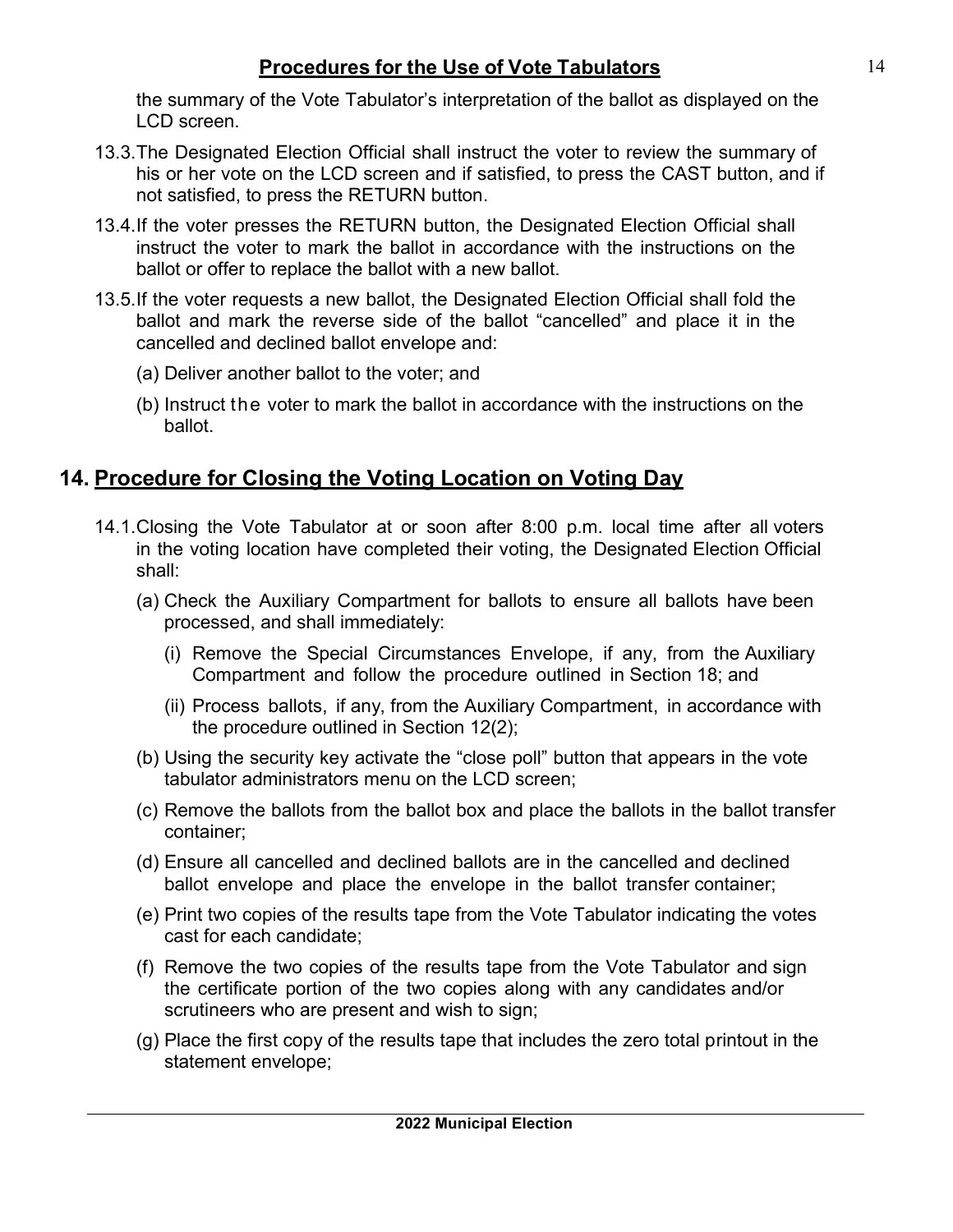- (h) Post the second copy of the results tape in the Voting Location for any candidates and/or scrutineers; and
- (i) Personally deliver the Vote Tabulator and other election supplies to the location and person designated by the Clerk.
- 14.2.If a Vote Tabulator has been used to tabulate votes cast in a Voting Location on Voting Day but the tabulation of the votes cannot be completed because the Vote Tabulator is not operating or cannot be made to operate within a reasonable time following the close of the voting the Designated Election Official shall:
	- (a) Remove the ballots from the ballot box and place the ballots in the ballot transfer container;
	- (b) Place all cancelled and declined ballots in the cancelled and declined ballot envelope and place the envelope in the ballot transfer container;
	- (c) Remove and place any ballots from the Auxiliary Compartment in the auxiliary envelope and place the envelope in the ballot transfer container and seal the container;
	- (d) After ensuring that all candidates and/or scrutineers present in the Voting Location have been advised of the location and their right to be present at this location, personally deliver the ballot transfer container, the Vote Tabulator, supply carrier, unused ballots and other election supplies to the location designated by the Clerk;
	- (e) At the designated location, and in the presence of all candidates and/or scrutineers, follow the procedure outlined in Section 12;
	- (f) Follow the procedure to close the Vote Tabulator.
- 14.3.If the Designated Election Official is unable to print the results from the Vote Tabulator he/she shall:
	- (a) Remove and reinstall the report tape ensuring it is installed properly;
	- (b) Wait for the "Make sure paper is loaded and everything is OK" message is displayed;
	- (c) Press the OK button; and
	- (d) If the problem still exists, contact the Clerk or Designated Election Official immediately for further instructions.
- 14.4. The Designated Election Official shall personally deliver the Vote Tabulator and other election supplies to the location and person designated by the Clerk immediately after the conclusion of Voting Day and after the results have been reported to election headquarters.
- 14.5. The Clerk shall, at the completion of the count on Voting Day, retain the Memory Cards, test materials and ballots in the same manner as is provided for in accordance with Section 88 of the Act.

#### <span id="page-14-0"></span>**15. Ballots in Special Circumstances Envelope**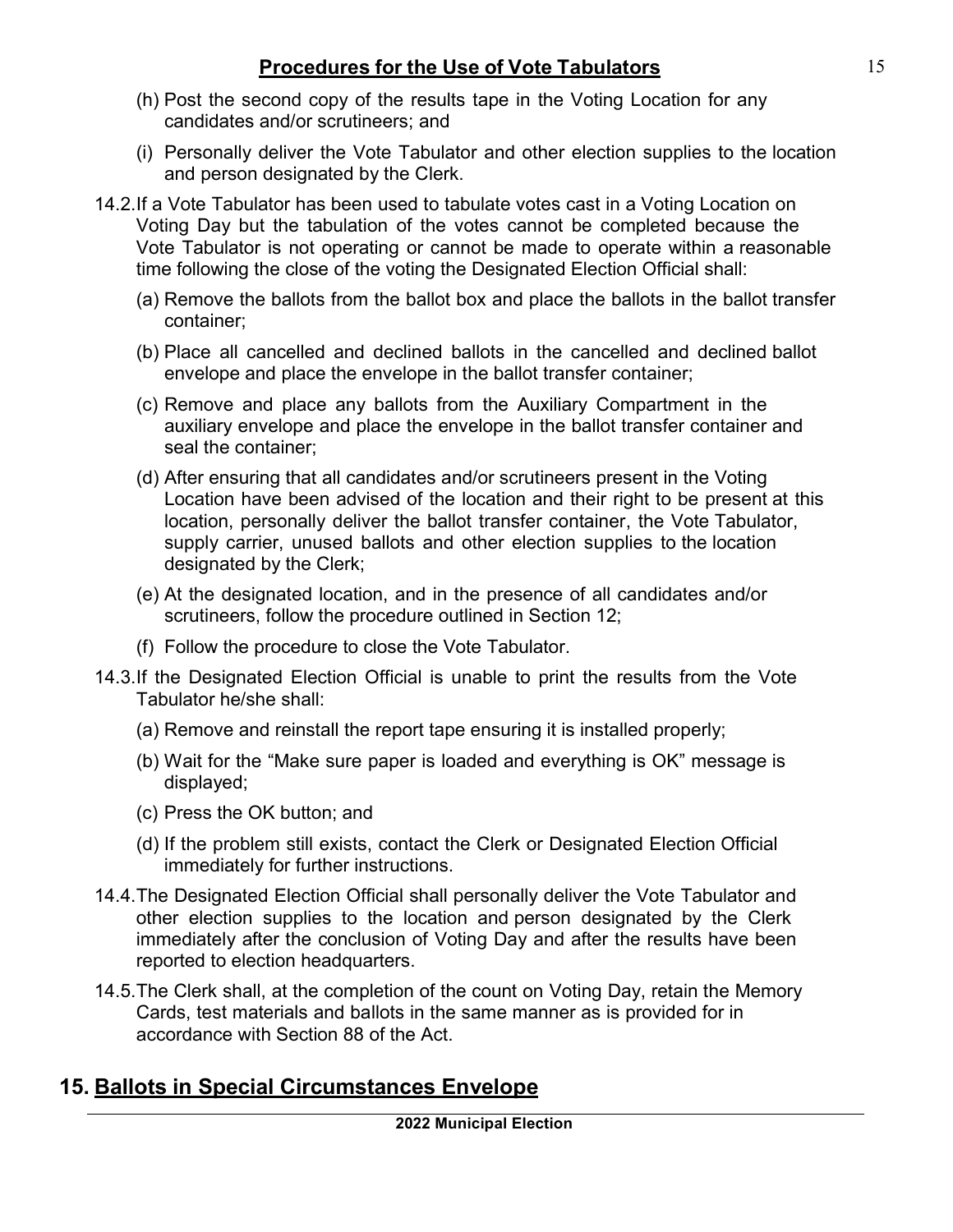- 15.1.Upon the close of the Voting Location, the Designated Election Official shall remove the Special Circumstances Envelope from the Auxiliary Compartment, seal the envelope, and request that any candidates and/or scrutineers present sign the envelope;
- 15.2.The Designated Election Official shall place the Special Circumstances Envelope with the container used to transport the marked ballots, so that it rests on top of the ballot transfer container itself;
- 15.3.The Designated Election Official shall ensure that all candidates and/or scrutineers present in the Voting Location have been advised that the ballot(s) in the Special Circumstances envelope will be examined by the Clerk within 24 hours of the close of voting at a time and place designated by the Clerk, and that they have a right to be present at the time of examination so long as they can attest that they are unaware of the identity of the person(s) who marked the affected ballot(s).
- 15.4.The Designated Election Official shall ensure that any ballots that are set aside in the Special Circumstances Envelope are delivered securely to the Clerk for review.
- 15.5.The Clerk shall designate a time and place within 24 hours of the close of voting at which time the ballot(s) shall be removed from the special circumstances envelope and a determination will be made by the Clerk of the valid votes contained on the ballot(s), and upon such determination, the unofficial results of the election shall be amended accordingly.
- 15.6.Candidates whose names appear on the affected ballot(s) shall be given notice in a form and manner and at a time that the Clerk considers adequate to give reasonable notice of the time and place designated for the purpose of sections 11(8)(d)(ii), 11(9)(c)(ii) 11(10)(c)(ii), and 12(2)(b)(ii).
- 15.7.Only candidates and/or scrutineers who first declare under oath that they are unaware of the identity of the person(s) who marked the ballot(s) in question may be present during the examination of the ballots.
- 15.8.The determination of valid votes by the Clerk shall be conducted in the following manner:
	- (a) In full view of any candidates or scrutineers present, the Clerk shall determine valid votes on a ballot, having regard to marks made within the Designated Voting Spaces;
	- (b) The Clerk shall record the results on a tally sheet and add these results to the unofficial vote tabulator results;
	- (c) Ballots identified as being Rejected Ballots shall be recorded on a separate tally sheet and the number of such ballots shall be published alongside vote results in accordance with these procedures; and
	- (d) Upon completion of the review of the ballots, the ballots shall be returned to the Special Circumstances Envelopes, sealed, and placed with the ballot transfer container.